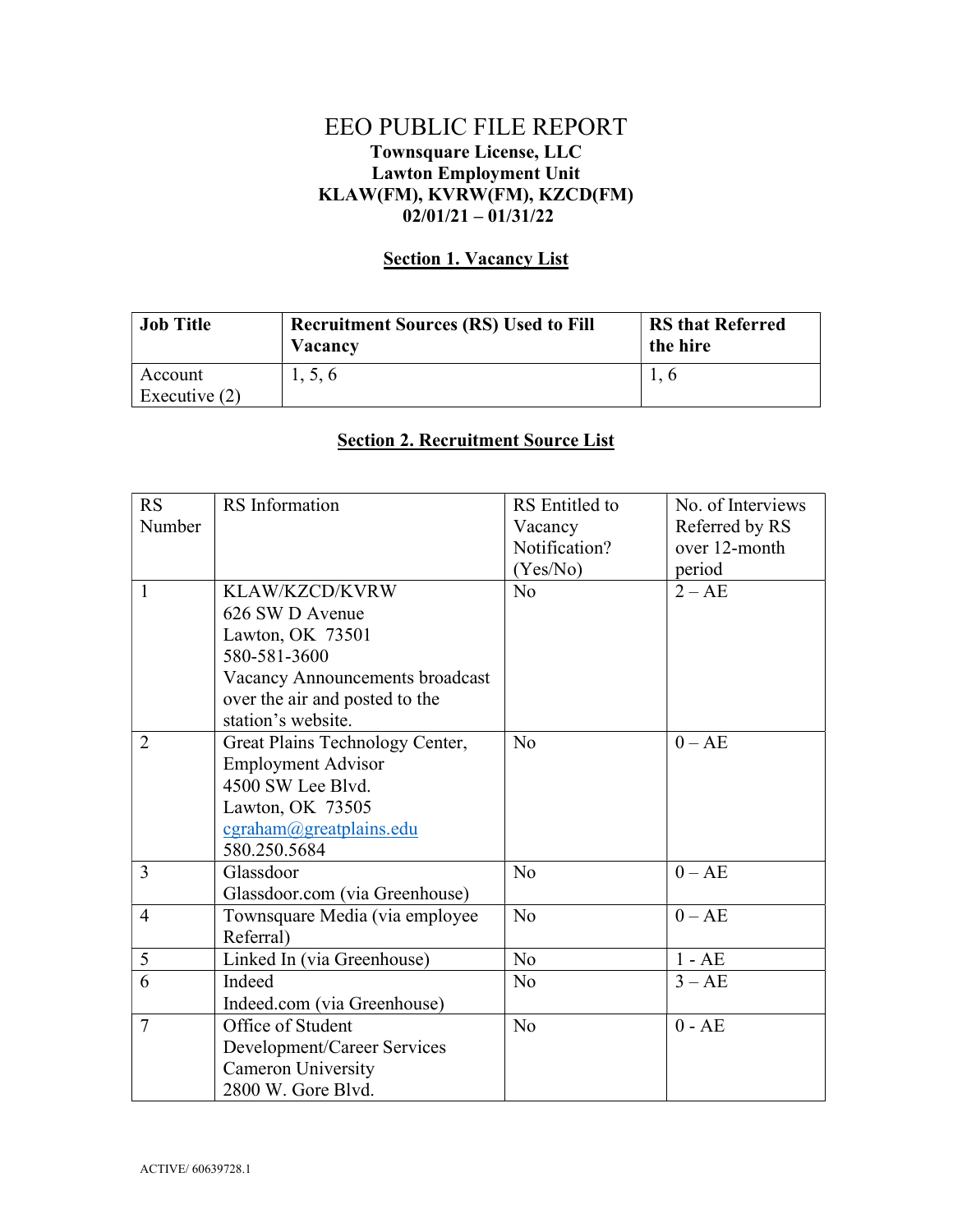|   | North Shepler, Rm 314<br>Lawton, OK 73505                                                               |                |                                                    |
|---|---------------------------------------------------------------------------------------------------------|----------------|----------------------------------------------------|
| 8 | <b>OAB</b><br>6520 N. Western, Ste 104<br>OKC, OK 73118                                                 | N <sub>o</sub> | $0 - AE$                                           |
| 9 | University of Central Oklahoma<br><b>Career Services</b><br>100 N. University Drive<br>Edmond, OK 73118 | N <sub>o</sub> | $0 - AE$                                           |
|   |                                                                                                         |                | Total Number of Interviews over 12-month period: 6 |